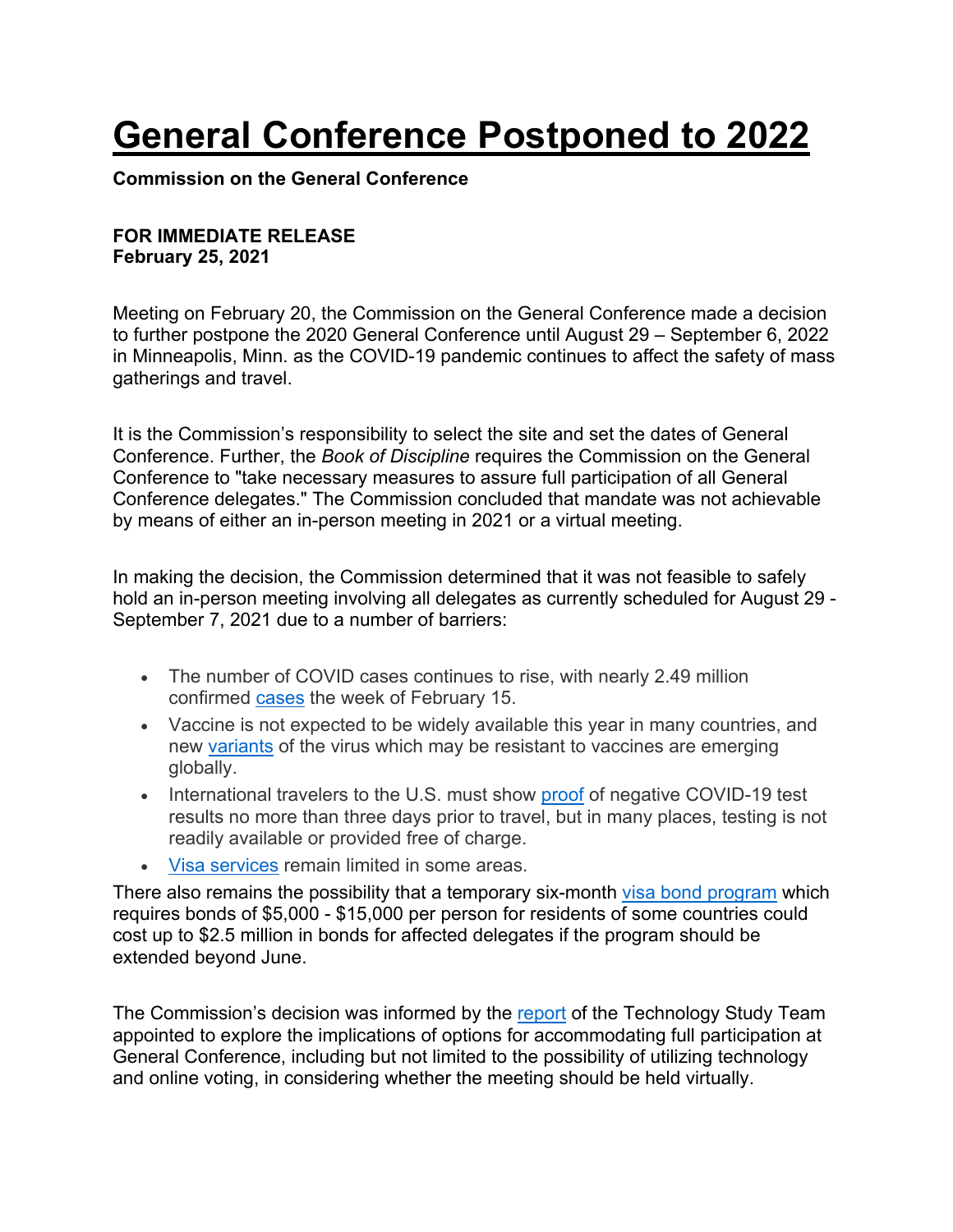According to their report, "The study team considered a number of challenges and implications, including how to keep participants safe, providing for global participation, safeguarding the integrity of the voting and credentialing process, and meeting legal requirements …"

The Technology Study Team analyzed a variety of options, including an entirely electronic General Conference with participation from individual locations; an entirely electronic General Conference with delegates gathering at regional satellite hubs; and two sessions, with the first part being electronic and the second part in-person when it is safe to convene. None of these options were determined by the study team to be viable.

The study team did find that a more traditional method—utilizing mail ballots to vote on emergency actions—could help The United Methodist Church to address important, urgent matters through the General Conference. Their report recommended utilizing mail ballots for making a limited number of "Emergency Interim Actions" on which the General Conference delegates would indicate a yes or no vote for each item.

"The Commission shared the study team's findings and recommendations with the officers of the Council of Bishops in a collaborative effort to jointly explore how this alternative might be utilized to address critical matters until an in person gathering of delegates can be safely convened next year," said commission chair Kim Simpson.

Some of the concerns mentioned in the report regarding having a virtual session include:

- Lack of infrastructure in some areas, including Internet access, Internet speed, and electricity
- Lack of technology for equitable Holy Conferencing
- Complexity of the legislative committee process
- Concerns about accurate credentialing and verification of identity
- Difficulties in seating reserve delegates properly
- Security of voting
- Safety concerns about regional satellite gatherings

Simpson said the August-September dates in 2022 will mean that General Conference will be one day shorter than planned for 2021; however, these dates were the only option available. Simpson said that the Commission regrets the fact that these dates once again conflict with the start of the academic year in the U.S. which a group of young adults had asked the Commission to avoid, but there were no other dates available.